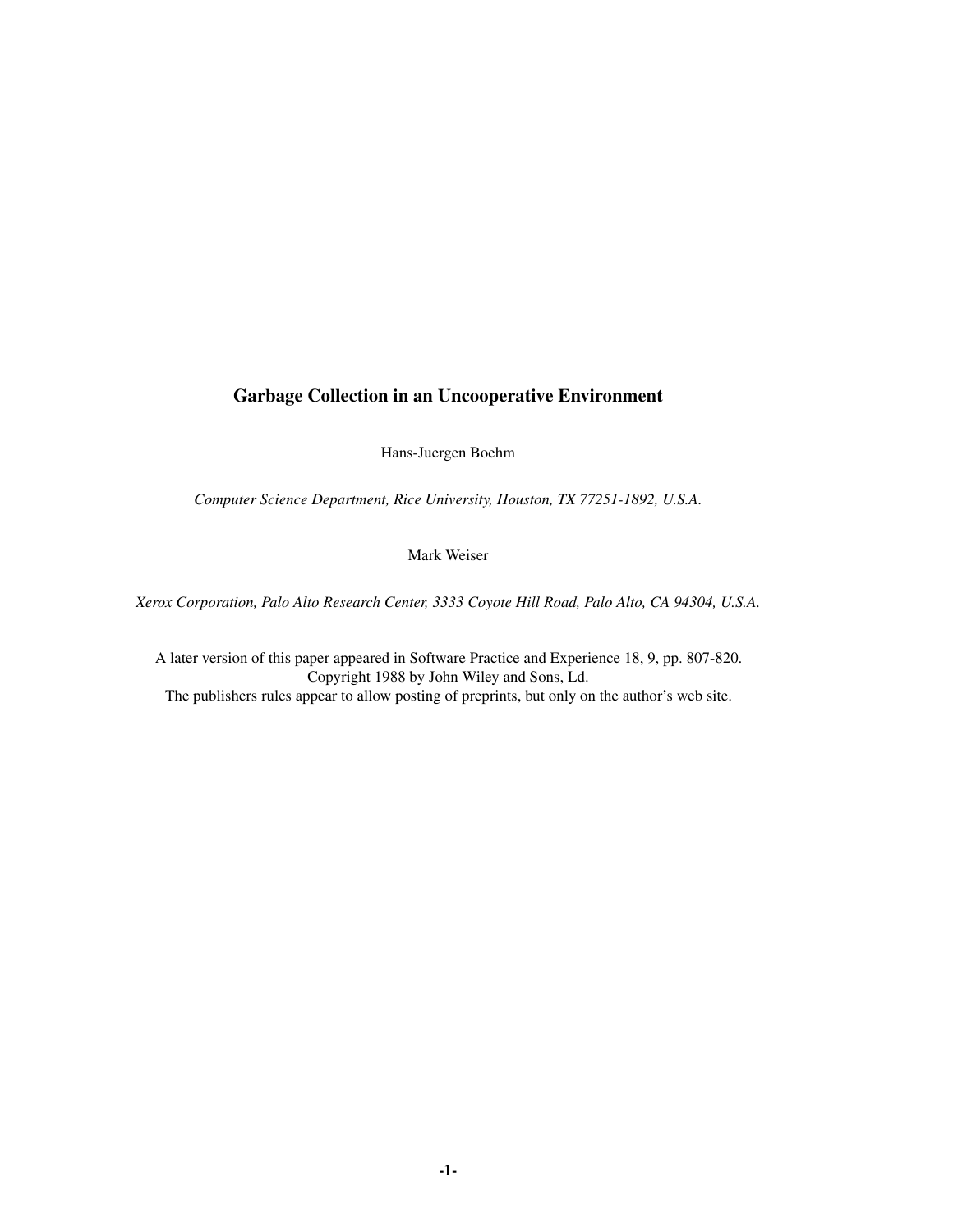### **Summary**

We describe a technique for storage allocation and garbage collection in the absence of significant cooperation from the code using the allocator. This limits garbage collection overhead to the time actually required for garbage collection. In particular, application programs that rarely or never make use of the collector no longer encounter a substantial performance penalty. This approach greatly simplifies the implementation of languages supporting garbage collection. It further allows conventional compilers to be used with a garbage collector, either as the primary means of storage reclamation, or as a debugging tool.

Our approach has two potential disadvantages. First, some garbage may fail to be reclaimed. Second, we use a ''stop and collect'' approach, thus making the strategy unsuitable for applications with severe real-time constraints. We argue that the first problem is, to some extent, inherent in any garbage collection system. Furthermore, based on our experience, it is usually not significant in practice. In spite of the second problem, we have had favorable experiences with interactive applications, including some that use a heap of several megabytes.

**Keywords** Garbage collection Storage management Debugging

### **Introduction**

Conventional automatic storage management systems rely on the user program or, more precisely, the object code generated from the user program, to maintain certain invariants necessary for the correct operation of the garbage collector. Ataminimum, enough information is maintained to allow the collector to distinguish references from other data. Normally this is accomplished by maintaining tags. For example, pointers might be constrained to have a fixed bit pattern in the low order bit positions. Non-pointers, such as integers, would be required to have a different bit pattern in the same position. Register contents might obeyaslightly different convention.

In more ambitious systems the user program may be required to maintain reference counts, or even to update marks used to determine the accessibility of data structures[15].

We wanted to avoid the need for such cooperation, for the following reasons:

1. Our primary goal was to implement the programming language Russell[16,5] on conventional hardware. The language allows arbitrary functions to be treated as data. In the general case, this forces activation records and/or closures, as well as variable cells to be heap allocated. However, a number of relatively simple compiler optimizations are frequently successful in reducing this to a mini-

UNIX is a trademark of AT&T Bell Laboratories. Sun 3 and SunView are trademarks of Sun Microsystems. VAX is a trademark of Digital Equipment Corporation.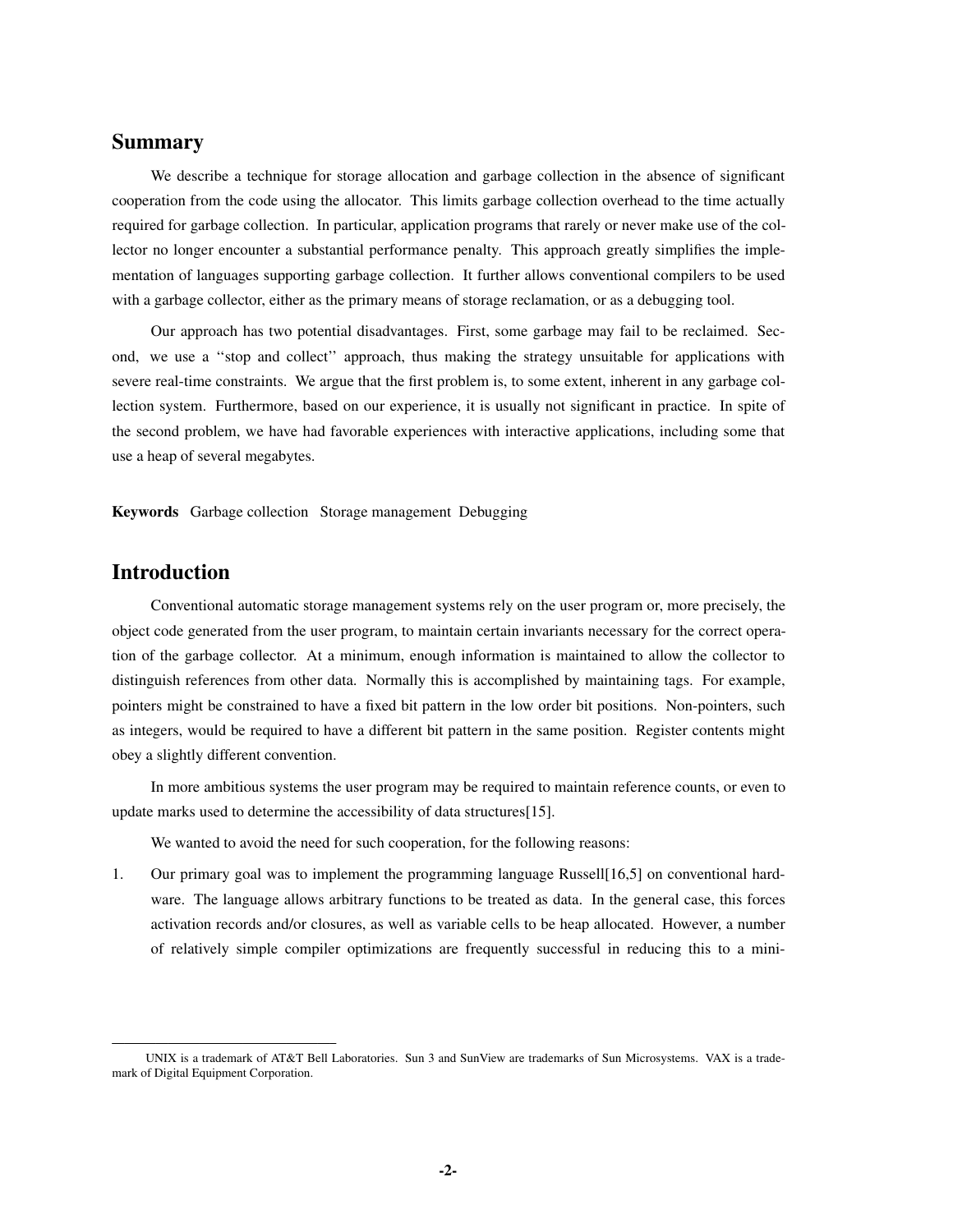mum[25,10,6,11,20].

For programs written in a Pascal-like style, the total amount of time spent in garbage collections is thus small. Since garbage collections are still *possible*, it is nonetheless necessary to preserve any information needed for storage management. In order to obtain overall execution times comparable to Pascal code, it is essential that such bookkeeping also be reduced to a minimum. We would like to compile a Pascal-like subset to conventional machine code, and pay for the garbage collector only when it is actually needed.

2. In any practical programming language implementation, compatibility with the underlying operating system and existing program libraries is an issue. Communication with these routines normally requires that we be able to manipulate standard machine representations of data. For example, offsets into a file are normally represented as 32-bit integers. If our garbage collector requires that all integers have, say, the least significant bit equal to 0 to distinguish them from pointers, it becomes difficult to communicate file offsets to the operating system; typically interface routines must be provided to perform the appropriate translation. In general, any tagging scheme requires nonstandard data representations, and thus introduces similar problems.

A related problem is that standard subroutine libraries cannot be relied on to preserve garbage collector invariants. This problem is particularly severe if such routines perform their own storage allocation, *e.g.* for I/O buffers.

- 3. Requiring integers to be tagged either reduces the effective size of integers, or requires extra memory to be allocated and manipulated as part of each integer[17]. Typically this slows down some operations on integers. Tagging of floating point values is normally even more difficult.
- 4. We would like to support garbage collection in conjunction with conventional implementations of common programming languages like C, Pascal, or Modula-2.
- 5. It is difficult to design a compiler such that the generated code is guaranteed to preserve garbage collection invariants. It is hard to isolate problems dealing with incorrect maintenance of, for example, tagging information. Such errors in the object code can potentially go unnoticed for long periods of time. Even when they do appear, the problem is difficult to isolate, since symptoms usually appear a long time after the erroneous code was executed. Garbage collection bugs tend to be among the last to be removed from a new programming language implementation.

Here we describe an approach to garbage collection that requires virtually no cooperation from compiler generated object code. It can be used with code produced by, say,aconventional C compiler (provided users do not go out of their way to conceal references to objects). This approach has been used to support a Russell implementation for Sun 3 workstations. A slight variation on the same garbage collector was supplied to students in support of a compiler class project requiring storage management in the runtime system. Again, this was made feasible by the lack of constraints on the object code produced by the (student-written) compilers. Finally, we used this approach to add automatic storage management to two very large C programs written by others. Both ran unmodified using our collector.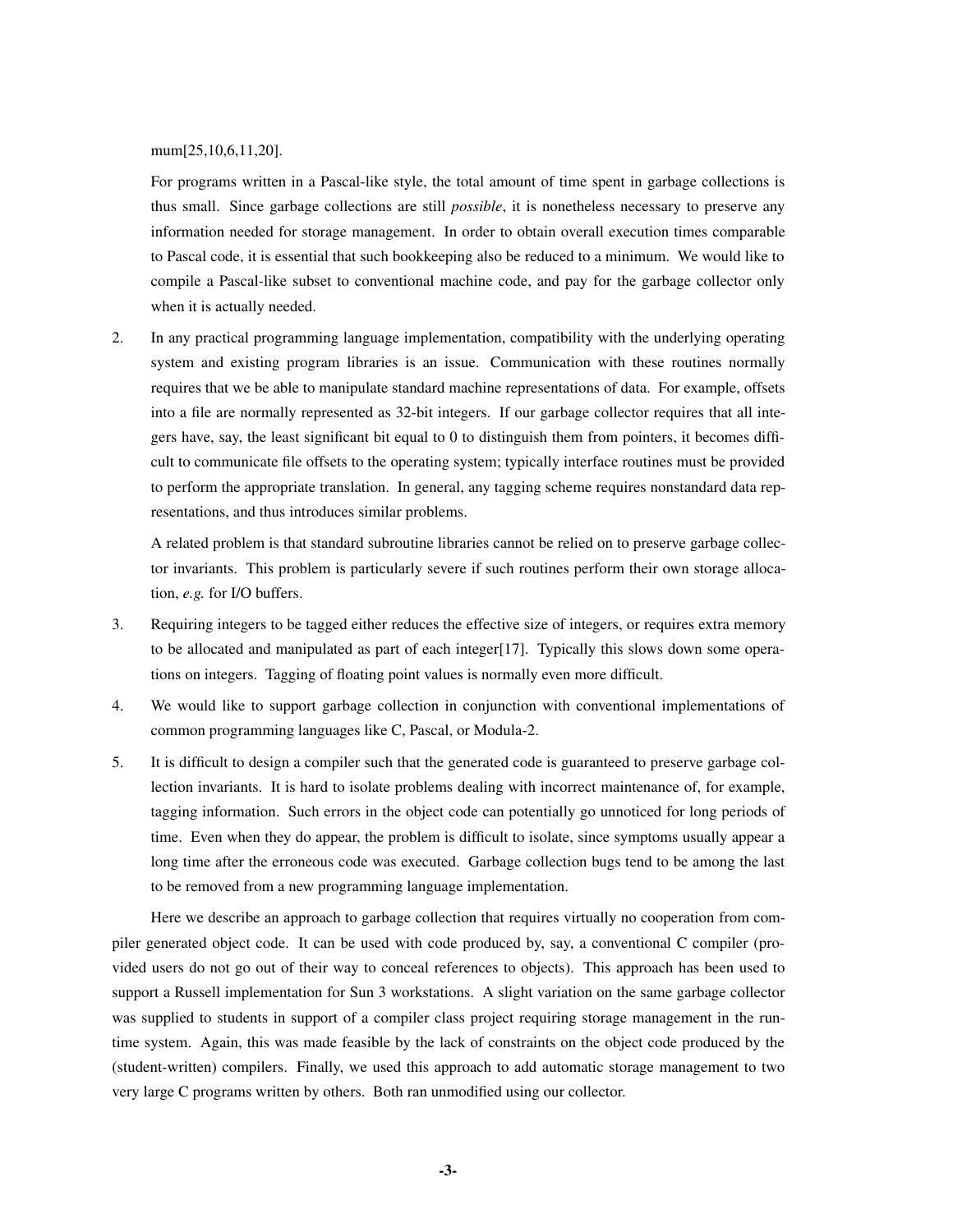Our approach relies on the use of a mark-sweep collector. An initial pass traverses and marks all data accessible by the program. A second pass returns inaccessible objects to an appropriate list of free memory blocks. (See Reference [13] for a survey of garbage collection algorithms.) Unlike a compacting or copying collector[4], accessible data is never moved.

In order to determine accessibility, the mark phase of a mark-sweep collector must be able to locate all pointers (references) in the user's data. Instead of requiring tags, we treat any data item directly accessible to the program (*e.g.*, the contents of a register or a word on the stack) as a potential pointer. The storage allocator assures that given such a data value, we can determine whether it points to a valid object that is administered by the allocator. If so, we assume that the data value in fact was a pointer, and that the object it points to is accessible. Similarly, we treat any data inside the objects as potential pointers, to be followed if they, in turn, point to valid data objects. A similar approach, but restricted to procedure frames, was used in the Xerox Cedar programming environment[19].

There are two implementation problems that need to be addressed. First, it is theoretically possible that an integer value may happen to correspond to the address of a valid object. In contrast to a copying collector, such an error cannot result in incorrect program execution. It can however result in unnecessary memory consumption. Though we cannot completely avoid the problem, the probability of such a misidentification can easily be made very small. We discuss the issues and techniques involved in the next section.

A second implementation issue is the data structure used by the collector. Unlike a conventional collector, it is essential that we can recognize a valid object quickly. The third section describes the data structures used by our collector. We conclude with a summary of our experiences.

# **''Conservative'' Garbage Collectors**

Most conventional storage management systems attempt to insure that all garbage, i.e. inaccessible storage, will eventually be reclaimed, and returned to a pool of available storage. In the absence of circular structures this can be accomplished by maintaining reference counts[14]. This requires user program cooperation for every pointer assignment.

The more common alternative is to have a garbage collector determine accessibility of objects. This requires maintaining enough information to locate references contained in the registers, on the execution stack, or nested inside other data objects. Most frequently this is done using a combination of the following three approaches:

- Each data item may contain enough information to identify it as either a pointer or a non-pointer. This usually results either in a loss of address space and a loss in the usable size of machine integers, or in a larger size for each data item[17]. On general-purpose architectures, it usually also involves a significant cost in execution time.
- Certain areas of memory may be reserved for certain classes of data. For example, we may insist that pointers reside in a subset of the registers. Similarly, we may divide the heap into different regions, such that all the objects in each region have the same type and thus an identical storage layout.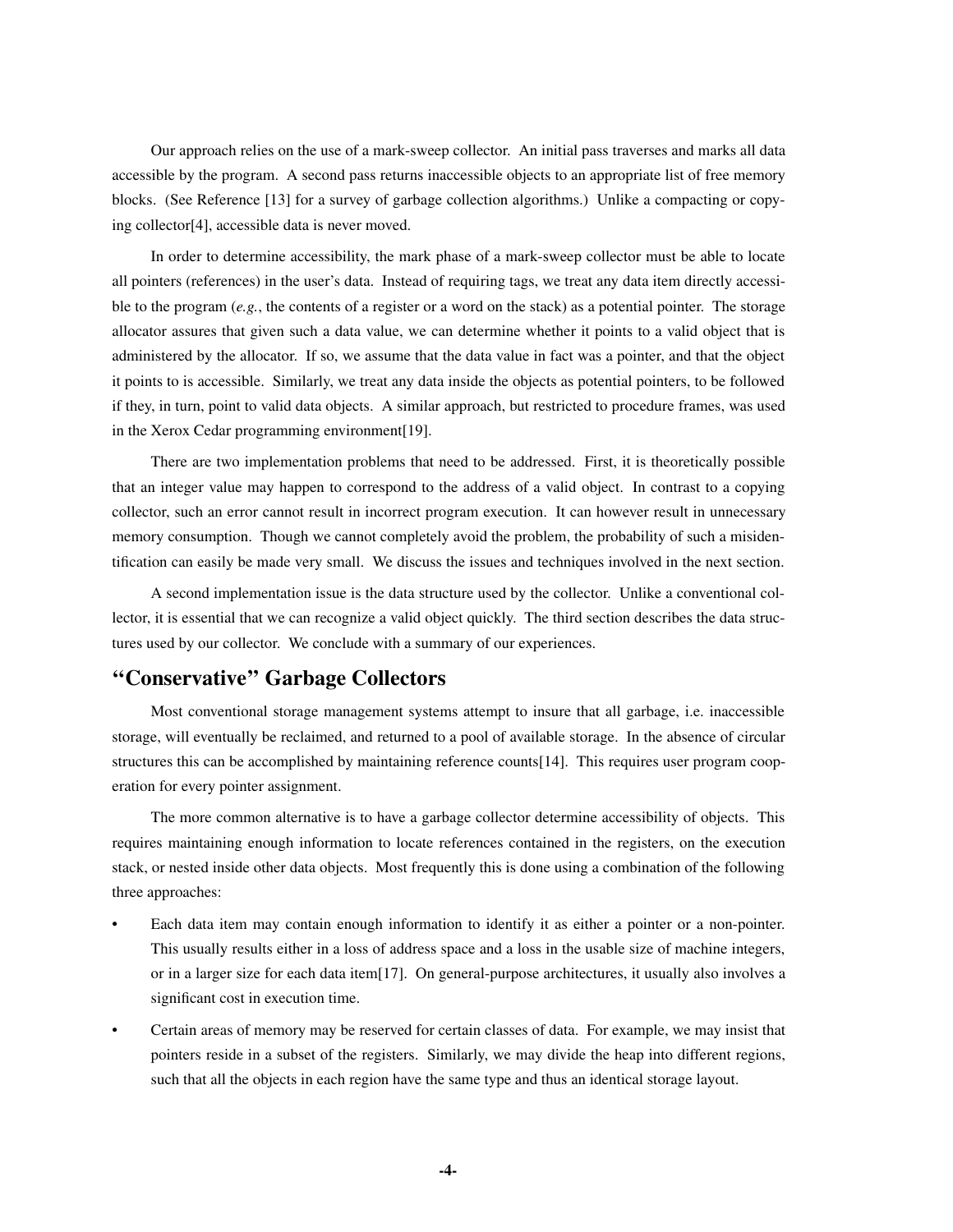Unfortunately this approach is not directly applicable to the execution stack, since the position of pointers in the stack changes with time. (See reference [12] for an interesting solution in a combined reference counting and garbage collection environment.) Other problems are that it may result in inefficient use of memory and registers, and, as described below, even in a statically typed language, it may not be possible to determine the complete layout of an object at compile time. Thus run-time decisions may be needed to place an object in a proper region.

In the presence of static typing information in the source program, it is possible to generate a traversal routine specifically tailored to a user program[8]. Such a routine would depend on the particular data structures declared by the program, and would embody knowledge of pointer positions within those data structures. Unfortunately, such an approach further complicates the design of the compiler, and increases the probability of undetected errors.

More importantly, this is only a partial solution. The type of a function is not enough information to determine the position of pointers in its activation record (or closure in some implementation schemes[10,25]). Thus it is not possible to mark objects reachable through function-valued variables without run-time tags. (At some cost in garbage collection time and compiler complexity, code addresses could double as tags.)

Polymorphic functions (functions operating on data of more than one type) further complicate matters. In type systems similar to that of ML[18], the function *F*:

 $\lambda x$ . cons(x, nil)

would be assigned type

$$
\forall t : t \rightarrow \text{list}(t)
$$

(*F* is a function that, for any type *t*, maps an object of type *t* to a list, whose elements have type *t*.) If the execution of 'cons' should happen to invoke the garbage collector, there is no apparent way to determine the structure of  $x$ , and thus to traverse  $x$ . In fact, the structure of  $x$  may differ from one call to the next. Clearly some tag information is needed. (A relatively clean way to handle this information, especially in the context of the Russell type system, is to explicitly pass the type *t* of *x* as a second parameter, and include the traversal routine for *x* as part of the representation of *t*.)

In return for the overhead associated with these schemes, both in execution time and in demands on the compiler, we can insure that all objects not accessible from the run-time stack, machine registers, etc., will be reclaimed. However, this is clearly not the property desired by the programmer. We would like to insure that all storage that cannot possibly be accessed *by the program* is reclaimed. These notions may differ for several reasons:

• For reasons of execution efficiency, the compiled code may fail to destroy obsolete references, *e.g.*, it may fail to explicitly clear a register dedicated to pointer values after the last reference to the register. Even if such optimizations are not made intentionally, it is possible that they will occur accidentally, since such a ''bug'' in the compiler is virtually undetectable.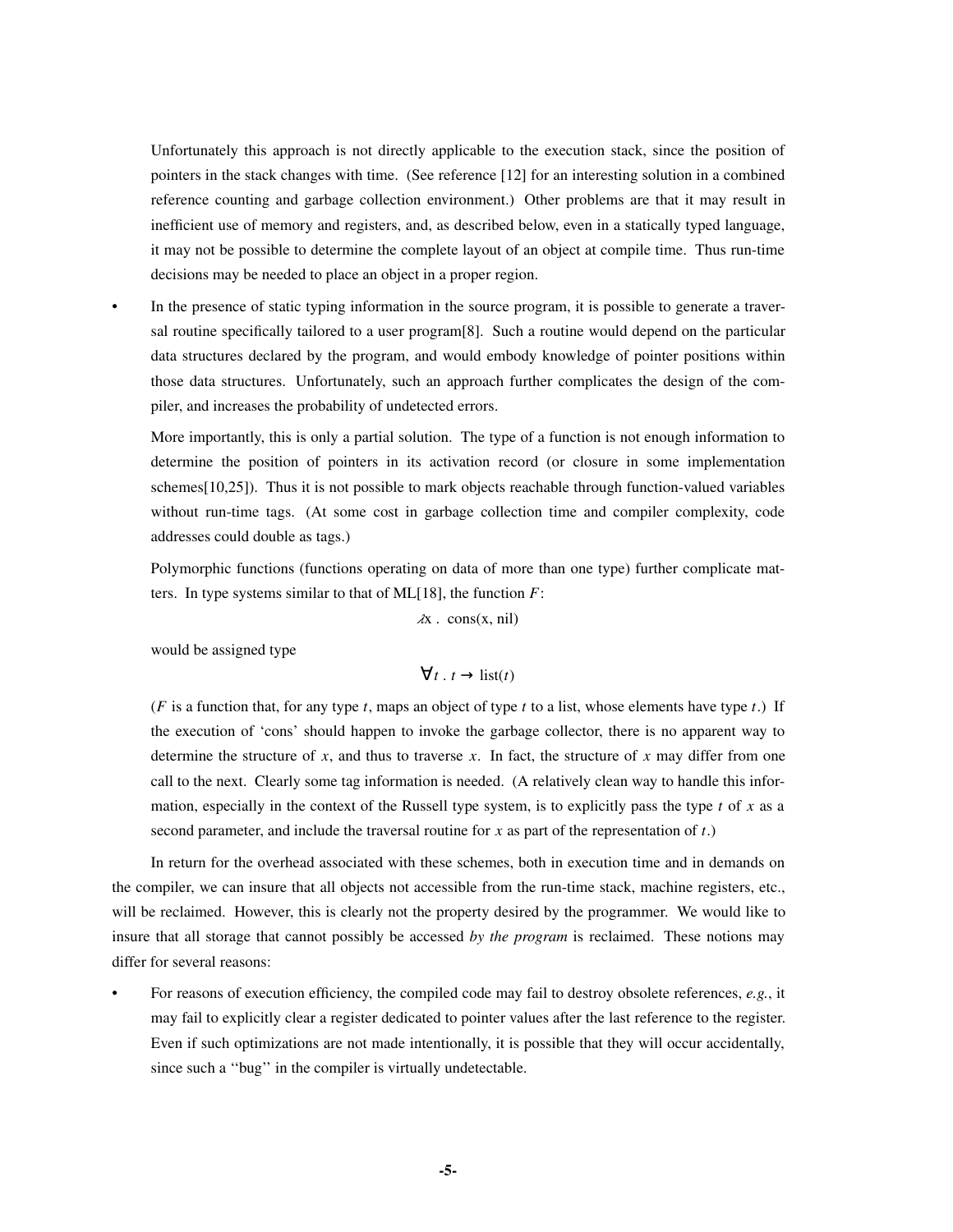• A particular run-time representation of environments (identifier bindings) may involve unnecessary references not intended by the programmer. For example, a particular implementation may represent the current environment as a linked list of activation records, each containing values corresponding to identifiers declared in a given procedure or block[3]. Consider the program in Figure 1. When execution reaches the label *A*, the current environment could be represented as in Figure 2.

It is evident from the program text that the values associated with *a* and *b* cannot be subsequently accessed. On the other hand, both are clearly reachable by following pointers from the global (and current) activation record. (Moving local variable declarations, such as those of *a* and *b* to the surrounding procedure activation record, makes matters still worse.)

A different run-time structure[10] could avoid the problem of Figure 2. But the fundamental difficulty is that whether an item *a* can subsequently be accessed as a result of some combination of user input is not decidable; any programming language implementation *must* use a criterion for accessibility that will occasionally err on the conservative side. In a sense, we are not qualitatively changing the correctness assertions one can make about the garbage collector; we are merely accepting the fact that any garbage collector may fail to reclaim memory that can never be accessed. As a result we are free to make reasonable trade-offs between the likelihood of excess storage retention and certain other kinds of garbage collection overhead.

### **Algorithmic Issues**

In order to safely avoid tagging pointers, we must be able to determine whether an address corresponds to the beginning of an object maintained by the collector. This test has to be sufficient to insure that we *never* mark anything other than a valid object as reachable, since setting the ''mark bit'' corresponding to something else may destroy arbitrary data. Our approach is based on a well-known technique for avoiding array initialization by maintaining a stack of pointers to initialized elements[2].

```
let
f = leta = ...b = ...in
        if ... a ... b ... then (\lambda y \cdot y) else (\lambda y \cdot y + 1)in
 A: ...
```
**Figure 1**: An opportunity for unnecessary retention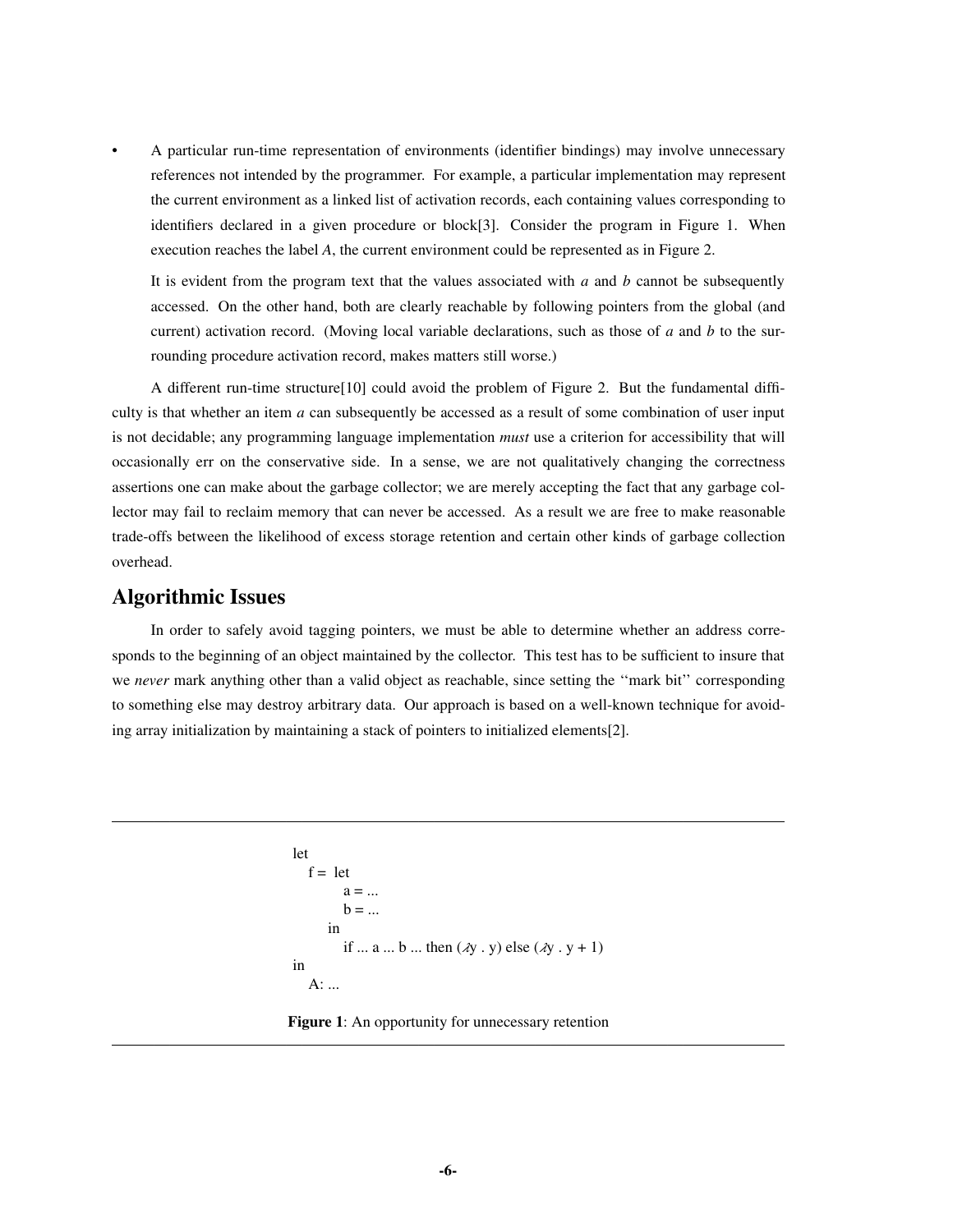

**Figure 2**: Environment representation for Figure 1

The allocator itself is structured as follows. A standard allocation scheme is used to obtain large ''chunks'' of memory. Such chunks are always a multiple of 4K in size, and always start on 4 Kbyte boundaries. Additional chunks are automatically obtained from the operating system if none are available, or if a garbage collection failed to reclaim a sufficient amount of free space.

The allocator does not assume that memory obtained from the operating system is contiguous. It can coexist with other allocators, so long as the garbage collector does not need to consider references *from* objects managed by a foreign allocator.

Smaller objects are allocated by maintaining separate free lists for each object size. In the normal case, an allocation of a small object thus consists simply of removing the first element of the appropriate free list. This typically involves the execution of four or five machine instructions, including the test for an empty free list. Whenever an empty free list is encountered, a 4K chunk is obtained from the lower level allocator and subdivided uniformly into pieces of the appropriate size. We do not insist that objects in the same region of memory have uniform structure with respect to nested pointers, but we do insure that all objects in a given chunk have identical size.

Small object allocation is somewhat slower than simply advancing a pointer, as is normally done with compacting collectors[4]. However, it does make it *possible* to explicitly deallocate storage to avoid garbage collection overhead. The Russell run-time system makes occasional use of this to free objects known to be inaccessible. Similarly, the compiler can usefully insert explicit deallocation calls when static analysis determines that an object is no longer accessible.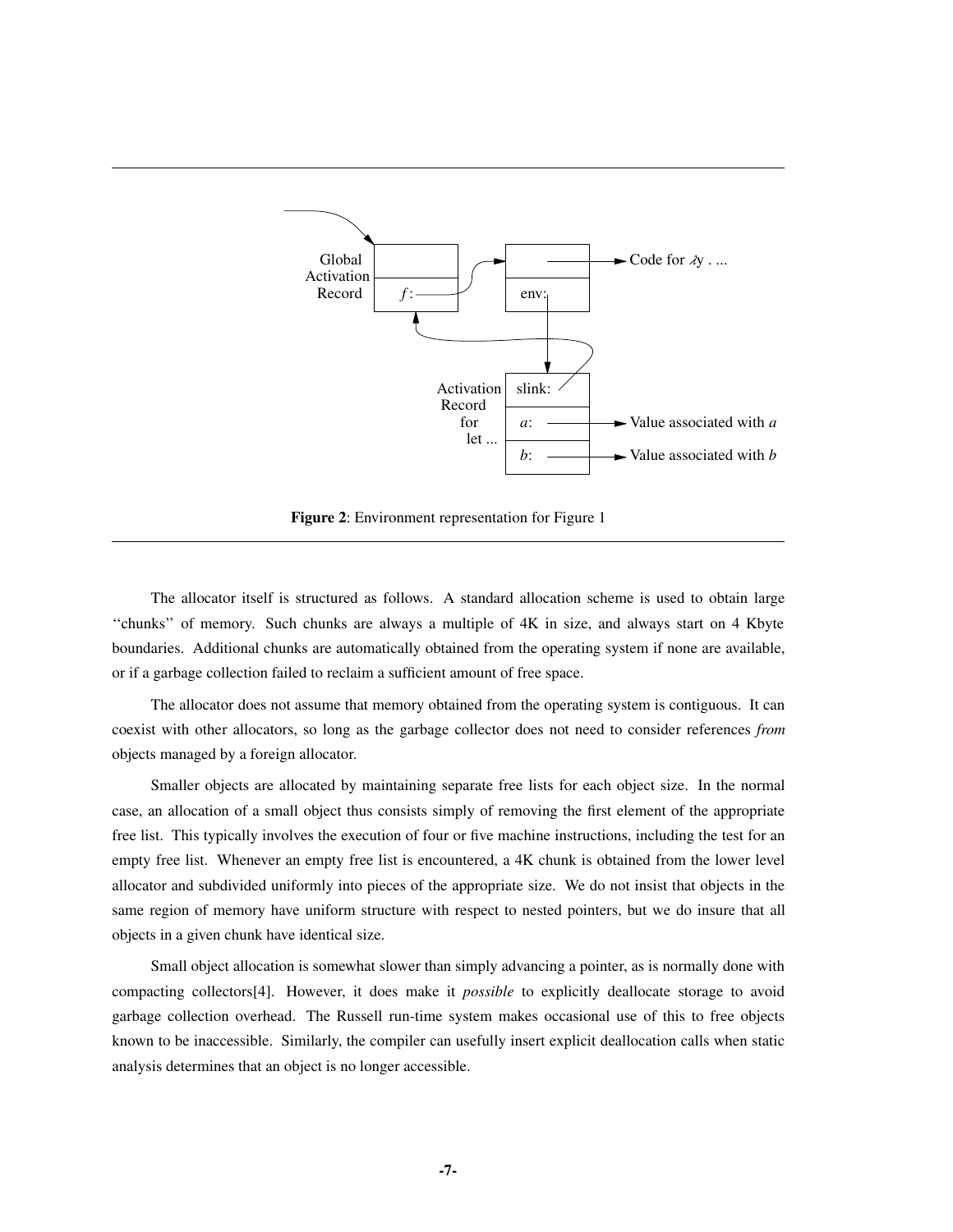The sweep phase of the allocator is written so as to notice if a chunk is completely empty. If so, the entire chunk is returned to the chunk allocator, instead of returning the individual objects to the appropriate free list. Adjacent free chunks are coalesced.

Located at the beginning of a chunk *C* is a header containing the following information:

- The size of objects in the chunk. For large objects, the size is that of the single object contained in the chunk.
- A pointer to the entry for *C* in a contiguous list of all allocated chunks. The entry in the list is simply a pointer back to *C*.
- An area reserved for mark bits corresponding to the objects in the chunk.

Figure 3 depicts the data structure associated with the chunk *C*.



**Figure 3**: Recognizing valid chunks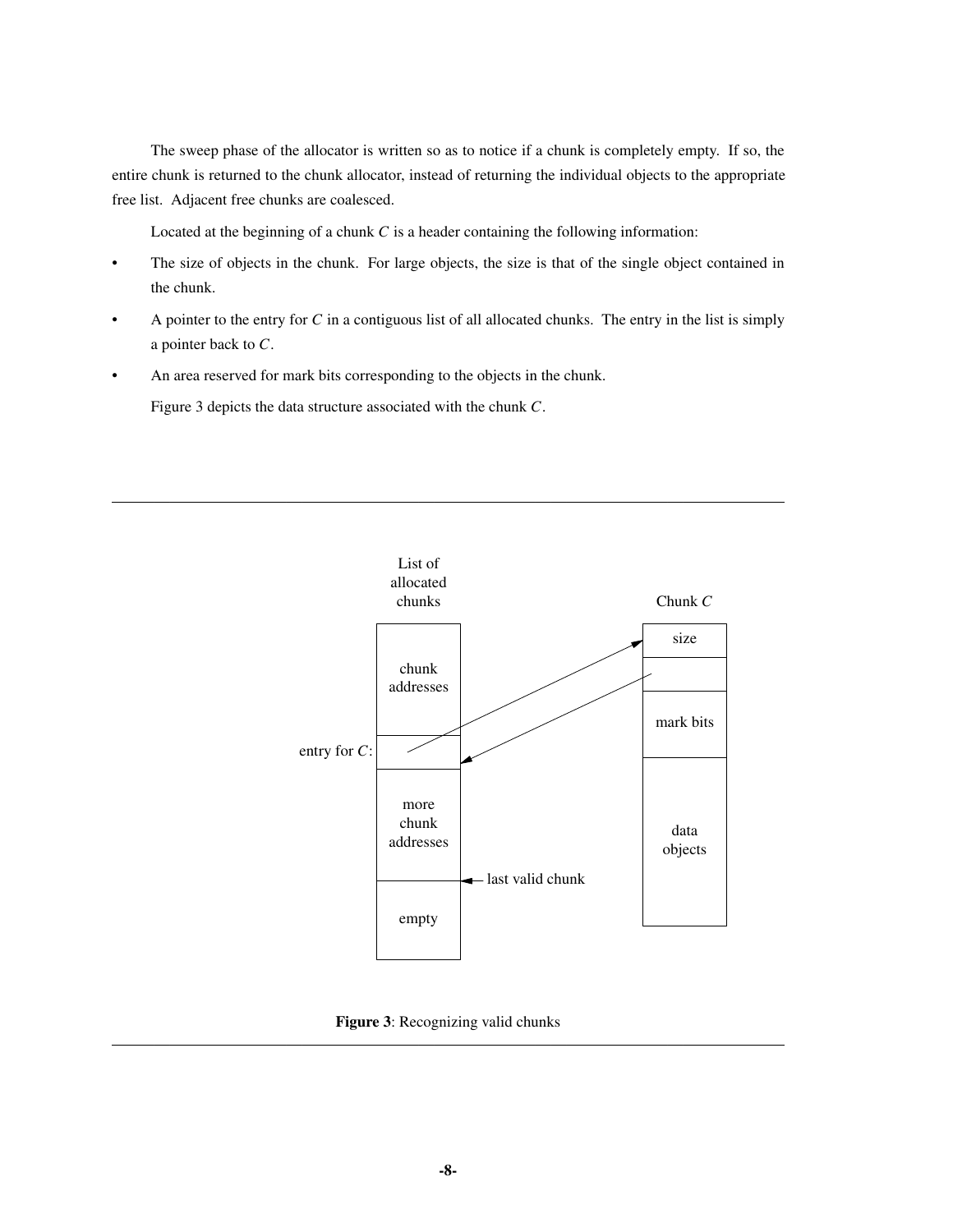It is now possible to determine whether a pointer corresponds to a valid address as follows:

- 1. If the address is below the lowest heap address or above the highest heap address, it does not correspond to an object.
- 2. If the address corresponds to an object, the address of the corresponding chunk can be easily obtained by masking out the 12 least significant bits of the address, corresponding to the 4 Kbyte alignment of chunks. We can check whether the address *a* so obtained actually corresponds to a chunk by first checking that the pointer to the list of allocated chunks contained in the supposed chunk header is within range, i.e. it is an address in the range currently occupied by the list. If so, we check that the entry in the list matches *a*. If it does, we know that the chunk address is valid, since only legitimate chunks appear in the list.
- 3. Finally, it is necessary to check that the offset of the supposed object from the chunk header is a multiple of the object size given by the chunk header, and that the object does not extend past the end of the chunk.

We assume that for every accessible object there is an accessible pointer to the beginning of the object. A pointer to the interior of an object is always viewed as invalid. In the case of small objects that fit entirely into a single chunk such pointers would fail the third test. In the case of a pointer to the interior of a large object it is also possible that the chunk address obtained in step 2 is invalid.

It is possible to alter the algorithm so that pointers to the interior of an object are recognized. This requires a relatively expensive check (*e.g.* a hash table look up) to see whether an apparent reference to an invalid chunk is actually a pointer to the last part of a large object. As is discussed in the next section, this is usually not a significant problem, since such references are normally rare.

The process of checking pointer validity is slower than simply checking a tag bit inside the supposed pointer, but not outrageously so. In particular, the running time of a single check is bounded by a small constant, independent of the size of memory.

A minor disadvantage is that the resulting marking algorithm is unlikely to interact well with a data cache in the underlying machine. The only frequently accessed data is likely to be in the chunk headers. Since the least significant bits of all chunk header addresses are the same, headers are likely to get mapped to a very small number of cache addresses. Thus, few of them will be present in the cache at any given time.

We use several techniques to minimize the probability of accidentally generating an integer that happens to be a valid heap address. Most importantly, the process address space is laid out in such a way that small integers never constitute valid heap addresses. Since we are operating in a UNIX environment, this is automatic.

We further distinguish between the allocation of *atomic* data that never contains embedded references (*e.g.*, very large integers and character strings), and *composite* data that may contain embedded references. Separate free lists and allocation routines are provided for each. A bit in the chunk header describes whether the objects contained in the chunk are atomic or composite. Atomic objects are marked and possibly released by the collector, but are never searched for embedded references. Composite objects are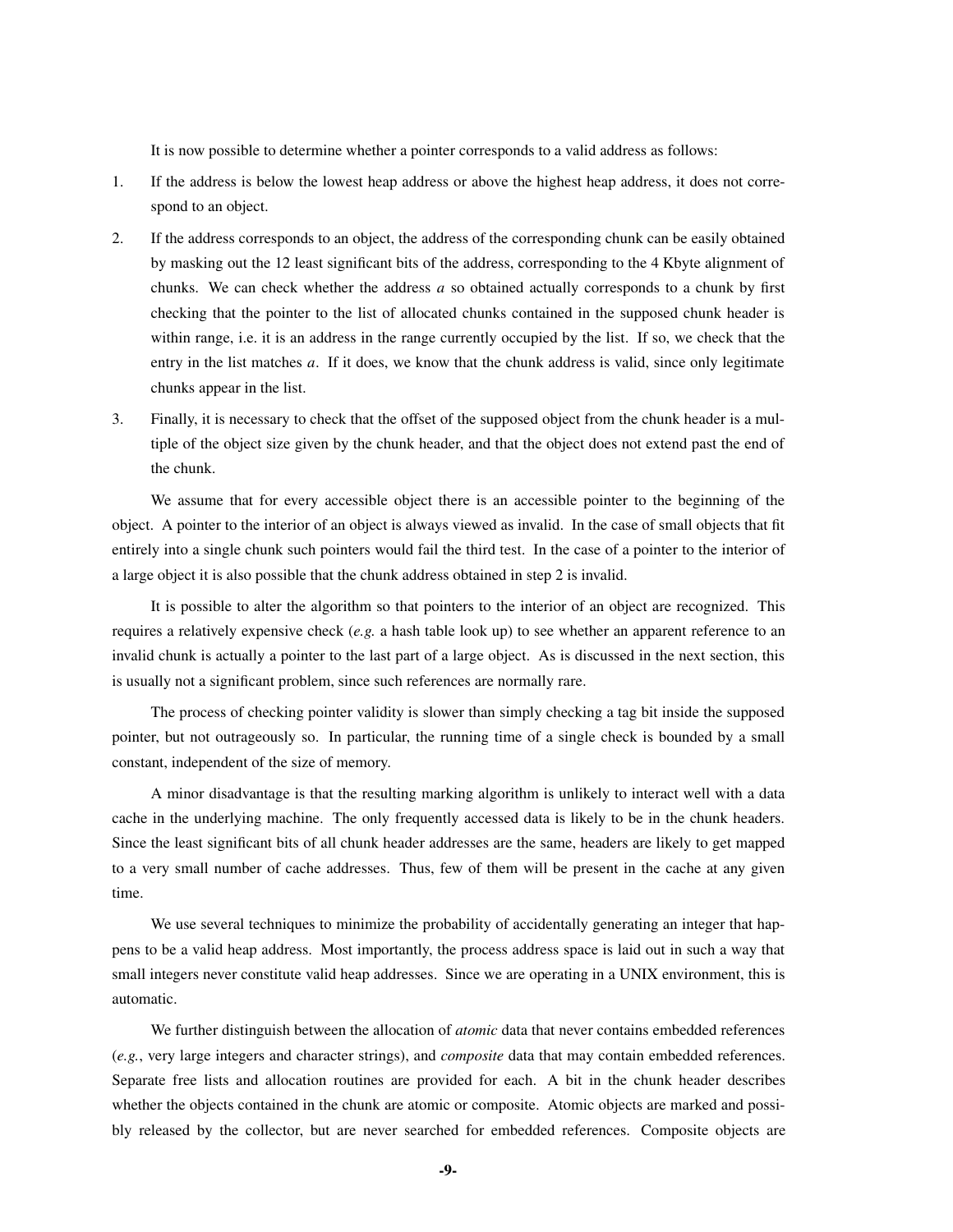cleared when they are reallocated to prevent a subsequent mark phase of the collector from following obsolete references. Atomic objects are not initialized as a part of allocation.

We take explicit precautions against accidentally marking a free list as the result of a misidentified reference. In different versions of our collector, we either use an additional mark bit to identify objects on the free list, or we explicitly unmark objects on free lists that may have been accidentally marked.

### **Practical Experience**

The garbage collection technique described above has been incorporated into the run-time system supporting the Russell implementation on Sun 3 workstations. In addition, variants have been used for a number of other applications. Most of these were originally written in C, and had previously been used without automatic storage management. Our experiences have been almost uniformly positive.

#### **The Russell Collector**

We use a stack-based non-recursive marking algorithm. The algorithm is structured so as to minimize stack growth for long, but shallow, linked lists. Since we are operating in a virtual memory environment without hard limits on the amount of available memory, stack size has not been a problem. The Schorr-Waite-Deutsch[21] link-reversal algorithm could have been used instead.

In the context of Russell programs, it suffices to mark only objects accessible through registers, or through pointers aligned on 32-bit boundaries in the stack. The versions of the collector described in the next section also start marking from the static data area, with fewer restrictions on alignment.

The allocator coexists with the Sun UNIX **malloc** utility. The latter is used primarily by the I/O library. This avoids the necessity of marking some permanent or explicitly freed data structures maintained, most significantly large I/O buffers.

Among the largest application programs we have run in this environment is an interpreter for Fortran intermediate code supporting constructive (exact) real arithmetic[7]. The interpreter consists of about 2500 lines of Russell code, plus a small amount of C code. This excludes the allocator and another 5000 lines of C code constituting the Russell run-time environment. It performs a large amount of heap allocation, both for arithmetic on large integers, and to support the heap allocated closures and activation records necessary to support functions as data objects. The following discussion is based on this interpreter running on a Sun 3/260 (25 MHz 68020), with a variety of input programs to the interpreter. The total heap size was generally about 2 megabytes.

The sweep phase of the garbage collector was measured to take about 0.4 seconds per megabyte in the heap. The mark phase took about 1.9 seconds per megabyte of *accessible* memory in the heap. Overall garbage collection times in this environment normally range from under 1 to around 3 seconds, depending on the Fortran program being interpreted.

For this application, approximately 2/3 of the bytes marked by the marking algorithm were composite, and most objects were very small, typically on the order of 10 bytes. Larger object sizes reduce mark times substantially. For a contrived program that preallocates a 1 Megabyte singly linked list consisting of 40-byte objects in a 2.2 Megabyte heap and then repeatedly forces garbage collections by repeatedly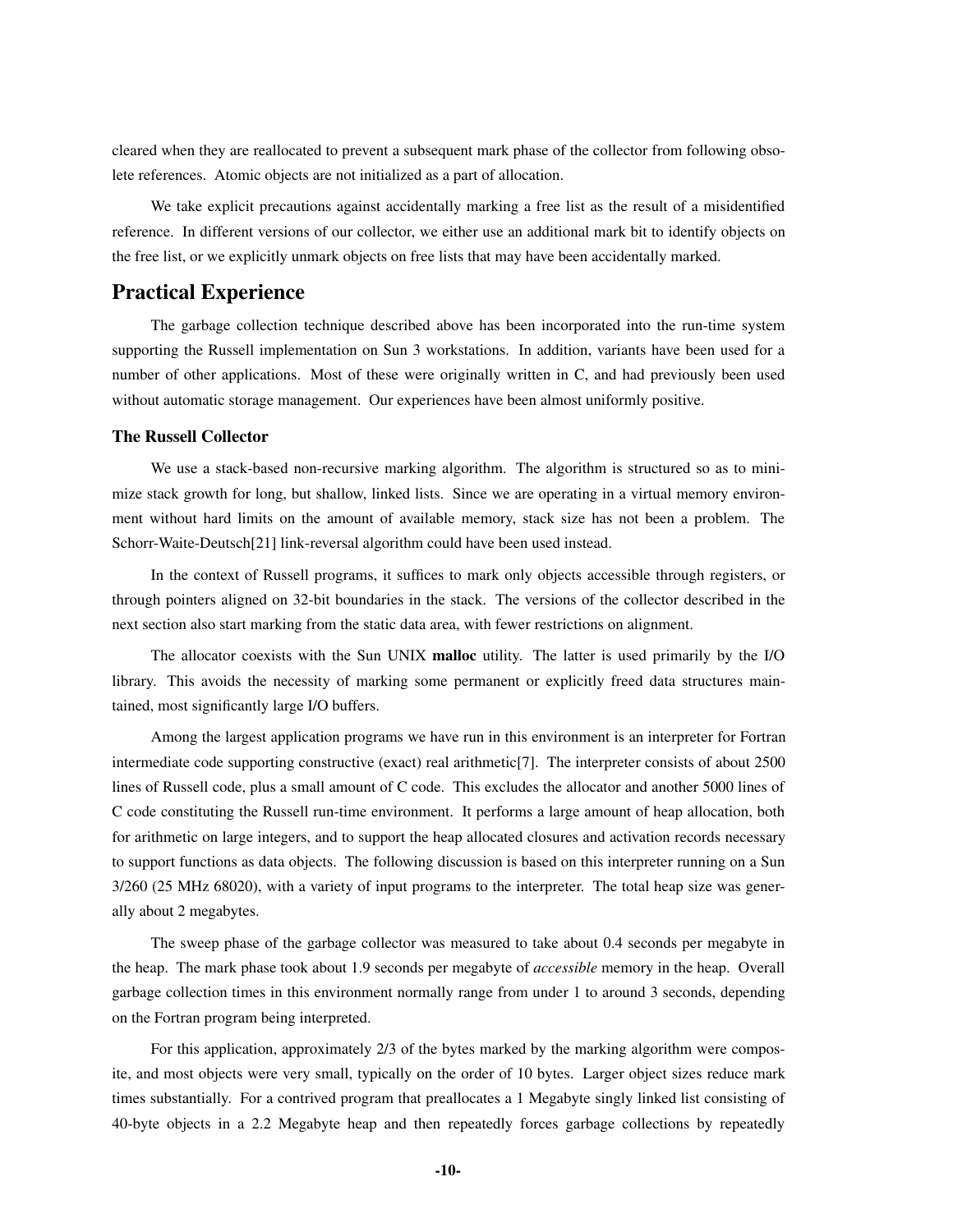allocating 40 byte composite objects containing no valid pointers, the time taken by the mark phase changed to just under 1 second per megabyte of accessible memory.

In retrospect, our allocation strategy probably distinguishes between too many different object sizes. As a result we observed appreciable fragmentation. We maintain two different free lists (atomic and composite) for every object size that is a multiple of 4 bytes and less than 2K bytes. Though the resulting performance was always acceptable in the long run, we occasionally saw temporary situations in which the collector failed to reclaim nearly one half of available memory, because the corresponding objects were already on free lists corresponding to temporarily undesirable object sizes. The memory chunks in which these objects resided could not be reclaimed because they contained other objects that were still in use.

This resulted in shorter intervals between garbage collection, and slightly increased the observed mark times. This situation was noticeable only when the user program explicitly increased the size of the heap, thus allowing it to run for a long period without any reclamation of unused memory.

In general, garbage collection times are likely to remain reasonable, even for interactive applications, provided the total amount of memory in a particular address space is not excessive. Conventional Lisp or Smalltalk systems could exhibit unacceptable pauses, since the entire programming environment normally shares an address space. Under these conditions, a precise, generation-based collector would be more appropriate[27].

It is worth noting that the garbage collection time is more sensitive to the amount of *accessible* memory, than the amount of *available* memory. Large amounts of available memory decrease total garbage collection time, with a relatively small increase of garbage collection pauses. Additional *available* memory is usually helpful. However, unlike the case of a copying collector[4], huge increases may not be desirable.

It is tempting to avoid garbage collection pauses by running the collector in parallel with the user program. It does appear feasible to overlap the sweep phase of the collector with continued execution of the user code. In contrast, truly parallel[24,15] or interleaved[4] execution of the mark phase appears extremely difficult without substantial cooperation from the user code. A partial solution would be to conceptually checkpoint the heap at the beginning of the mark phase, and then to garbage collect the checkpoint. As is pointed out in reference [1], the checkpointing process can be reasonably implemented by copying pages of the heap only when a write access is attempted by the user process. One would hopefully avoid copying most of the heap as a result.

We have implemented a more primitive technique for avoiding *perceptible* garbage collection pauses. It is possible for the user program to voluntarily start a garbage collection when it expects to be idle for a few seconds, typically just before waiting for keyboard input. Such a voluntary garbage collection is immediately aborted if input becomes available. An abort during the mark phase simply discards information gathered so far. Aborting during the sweep phase results in partial reclamation of inaccessible objects.

#### **Garbage Collection with Traditional Languages and Existing Programs**

A collector similar to the one described in the previous section can be used with code produced by one of the standard UNIX compilers, provided that the user program does not encode pointers in clever ways, *e.g.* by adding tag bits to pointer values, and provided that no objects are accessible solely as a result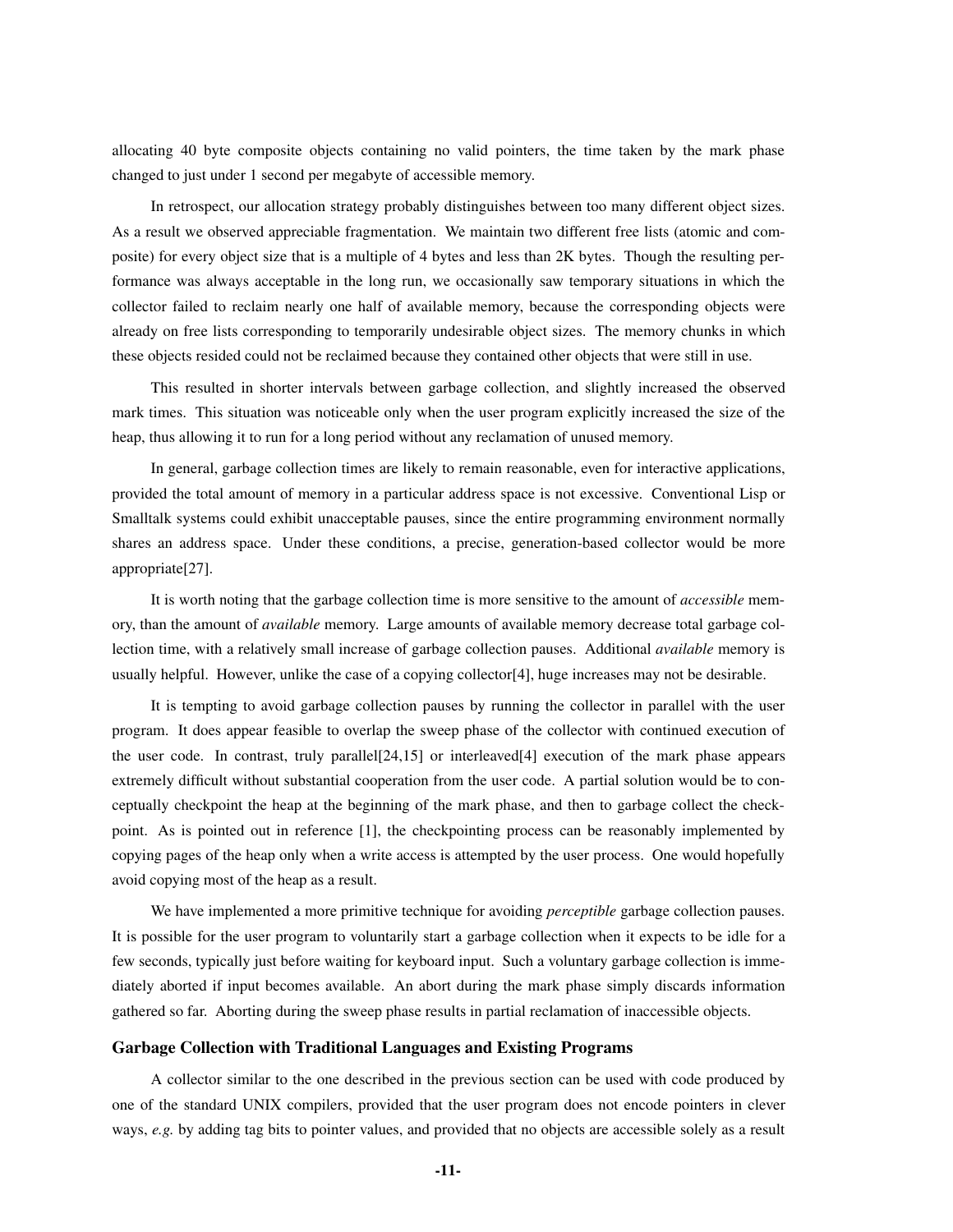of a pointer to the middle of the object. Both constraints are satisfied by typical programs.

The compiler should also not perform optimizations that introduce a violation of either constraint. Most common C compilers do not. A highly optimizing compiler might fail to preserve a "dead" reference to the beginning of an object. In this case, the collector should be modified to consider pointers to the middle of objects, as discussed in the preceding section.

Such a collector was successfully used in the run-time system for student-built compilers on a VAX.

Similar collectors were incorporated into two different code generators for the Russell compiler. Both were written in C and initially designed to use the standard allocation facility. One was converted in response to a storage allocation bug that proved difficult to trace. The other was converted primarily because, in the presence of explicit deallocation, and thus infrequent collections, the collecting allocator exhibited better performance. Both use explicit deallocation where this is convenient. The collector makes it possible to avoid it in subtle cases.

We used our approach to add garbage collection to two large existing systems, TimberWolf[22,23] and SDI. TimberWolf is a VLSI layout program consisting of 18371 lines of C code. It uses dynamic storage allocation via **malloc**, **realloc**, and **free** to construct complex linked lists representing the VLSI routing. SDI is a real-time video game, consisting of 5896 lines of C code, which uses dynamic storage allocation to manage objects moving around on the screen. SDI was written in part to exercise most features in the Sun Microsystems SunView[26] window system. Approximately 34,000 lines of code in the SunView window system are tested by SDI. SunView again performs large amounts of allocation and deallocation for window management.\*

Neither TimberWolf nor SDI needed to be changed, or even recompiled, to run with our garbage collector. They were simply relinked so that calls to Unix allocation routines instead called our allocator. Once we eliminated all the bugs in our collector implementation, TimberWolf ran without problems. Sun-View presented some interesting challenges. One of these apparently arose from dynamically allocated memory that is subsequently remapped to refer to the frame buffer. Fortunately, the storage allocated for the frame buffer is distinguished by being allocated by the Unix **valloc** call, and so we were able to work around the problem by simply never freeing storage allocated by **valloc**.

A second problem resulted from Sun's ''notifier''. It obtains large blocks of storage from **malloc** and divides them up itself, to improve allocation speed. The notifier does not keep a pointer to the head of exactly three of these blocks, again requiring that the collector especially recognize them and not free them. Changing our collector so that internal pointers prevented reclamation would also have removed this problem.

<sup>\*34,000</sup> lines is an estimate, based on a figure of 17 bytes of executable object per line of code seen in other C programs, and noticing that about 587,000 bytes of executable object (called 'text' by Unix) are linked from SunView with SDI by the Sun linker before execution.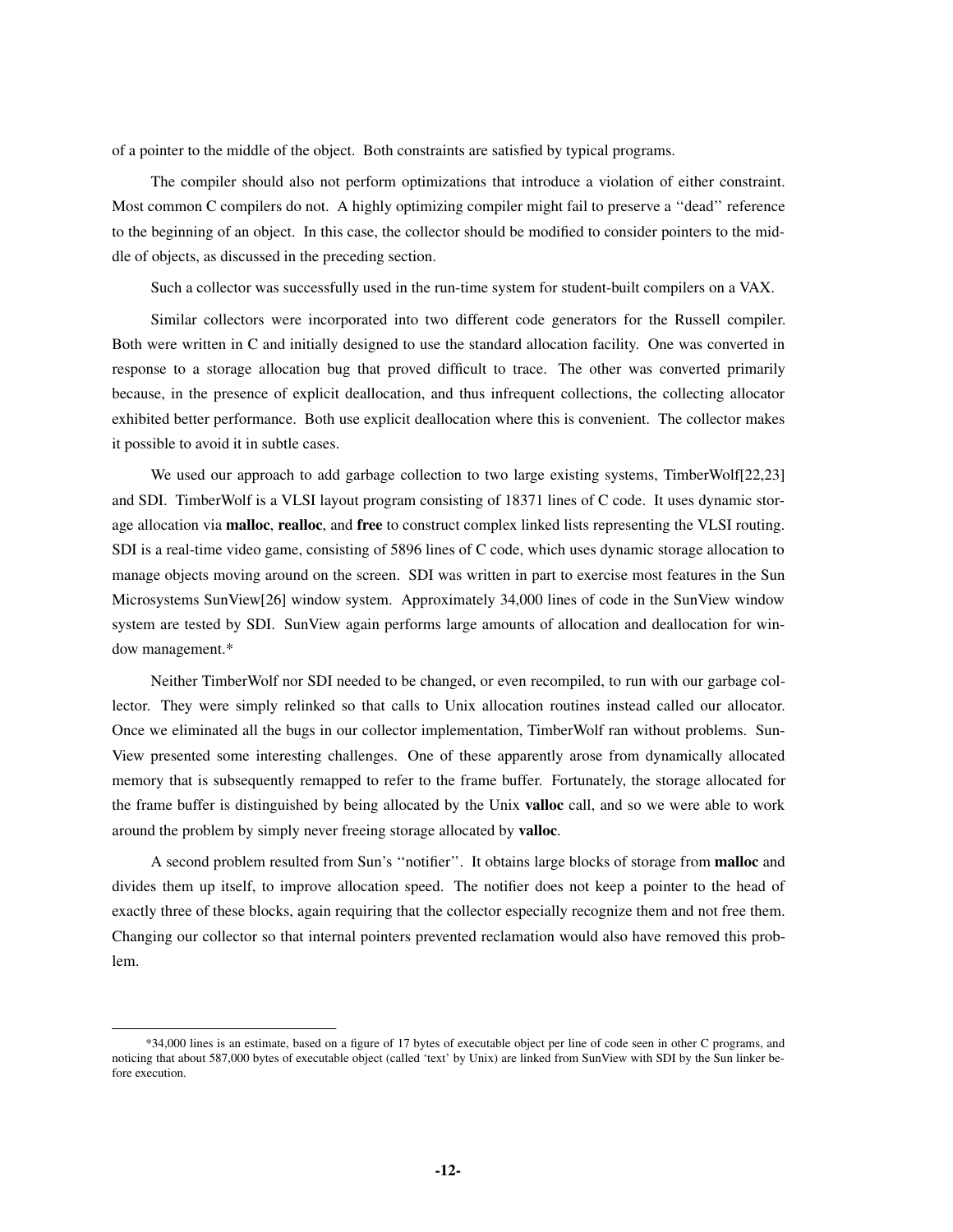Working around these two problems only took one of us about two days, without access to the Sun-View source code. As discussed above, certain programming styles involving disguised pointers (*e.g.* by XOR'ing them or adding tags) will not work with our collection method. The TimberWolf and SDI/Sun-View examples indicate that perhaps such practices are not common, and when they do occur are easily worked around. Programmers who knew their storage would be garbage collected should experience even less trouble.

Michael Caplinger recently used a similar system to circumvent storage leaks in an existing large system written in C[9]. His garbage collector is based on the ''conservative'' approach described here. Since his application required a fast implementation of the UNIX **realloc** facility, he used a first-fit linear search allocator instead of our segregated storage approach. His experience was also generally positive, though, as expected, the first-fit allocator introduces a performance penalty (except in the case of **realloc).**

#### **Garbage Collection as a Debugging tool**

When working with the SunView code we developed a key tool which illustrates the utility of a collector, even for code which is intended to do its own explicit management via calls to **free**. The tool is an allocation-and-free tracer, which is invoked optionally as part of the collector at run-time. It works as follows.

When the tracer is enabled, every call to **malloc** (or equivalent, such as **valloc**, **calloc**, or **realloc**) records the names of the subroutines on the stack at the time of allocation.† This means that every dynamically allocated piece of storage can be traced to its point of allocation. In a system without a collector, it is the allocating code that bears responsibility either for freeing the storage or for seeing that it is handed to some other piece of code that will take that responsibility.

This trace is very useful in debugging allocation problems arising with the garbage collector, but is perhaps even more useful when the code being debugged was written without a collector in mind, and so should be free of memory ''leaks''. That is, it should deallocate memory whenever it becomes unused.

Memory leaks are easily traced to the allocating routine as follows: Run the tracer as described above. When **free** calls are made, mark that storage as freed. (Actually freeing it is optional.) When the collector runs, it will identify some storage as being reclaimable by virtue of having no pointers to it. Any such storage that was never explicitly deallocated with a ''free'' call is a likely candidate for a storage leak. There are no pointers to the head of that object, so it will be difficult to free in the future, and yet is probably not in use (again, because there are no pointers to it). Of course, it could just be that the owner of the object has a pointer to its middle, but we did not see such a case during our SunView debugging. When running with the tracer we had the collector print the call-stack of every piece of storage which was unmarked by the collector (and so reclaimable) and yet had never been explicitly ''free''d. Sample output is given in figure 4. Except for the two exceptions mentioned above, all were true memory leaks. Storage

<sup>†</sup> This recording is done via a simple symbol table obtained from the program's executable file, and a stack walk. The tracer consists of just a few hundred lines of code (most of it borrowed from an existing **longjmp** implementation), and took one of us a day to implement.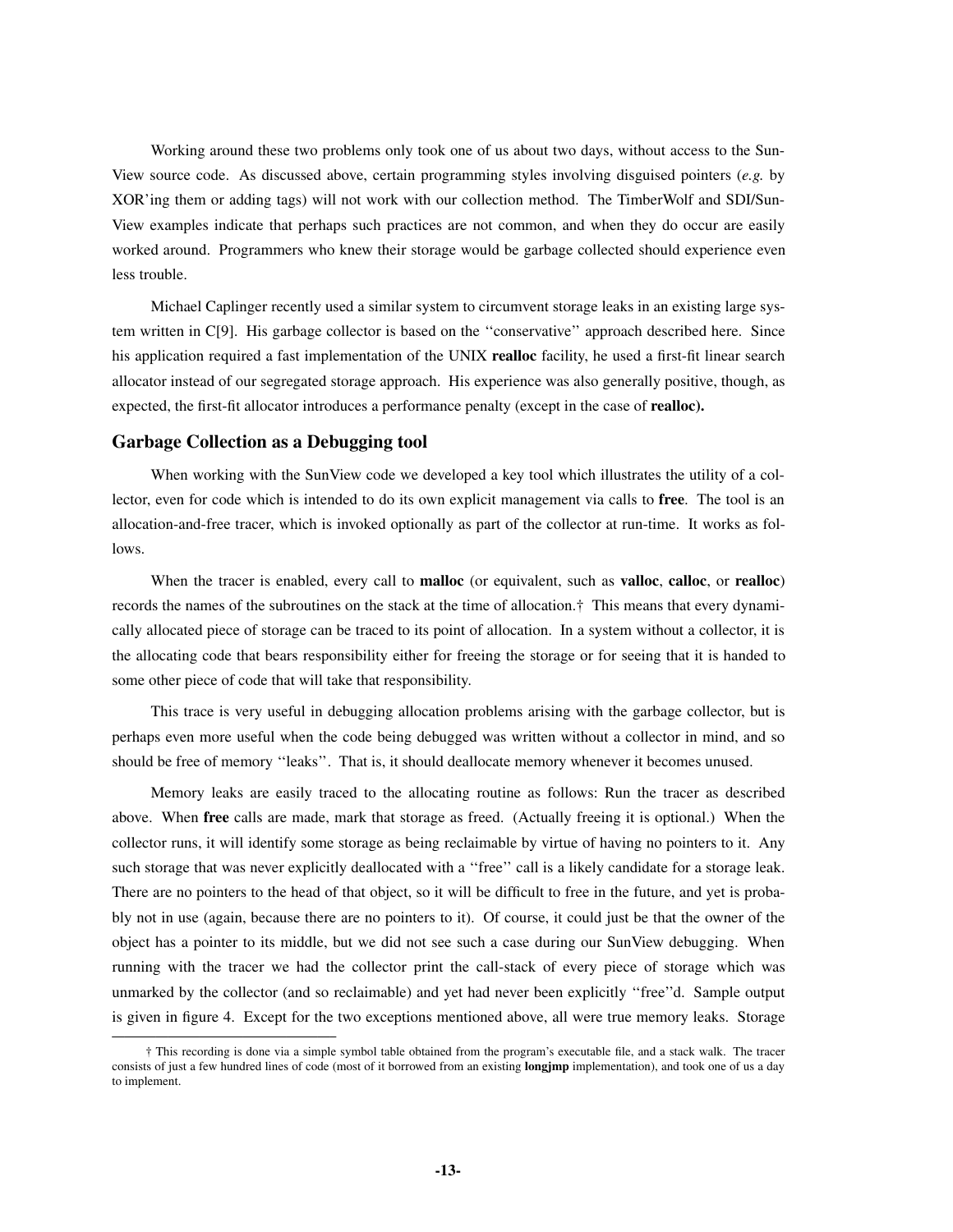leaks are notoriously hard to find, and yet are most damaging to the most important programs--those which are intended to run correctly for long periods of time. Having a collector available can be very useful even for debugging code which does not intend to use it.

# **The Impact of ''Conservatism''**

In spite of careful observation, and in spite of testing of applications requiring a large number of garbage collection cycles, we have never witnessed any evidence that memory was lost as a result of the conservative collection strategy. In particular memory consumption was never significantly different from a VAX-based Russell implementation using a completely conventional allocator.

In order to gain some insight into the possibility of storage loss, we modified the marking procedure to report ''near misses'', that is, references to 4 byte boundaries in the address range occupied by heap blocks that did not correspond to valid object addresses. We discovered that such references were, in fact, exceedingly rare. We typically saw 4 to 5 per garbage collection of a 2 megabyte address space. (Of course this number can increase dramatically when the collector coexists with a foreign allocator, such as UNIX "malloc", since all references to "malloc" allocated data will be included in this count.) We have only found a ''reference'' to an object on a free list in a case in which a library routine had explicitly freed an object, but had neglected to explicitly clear the variable pointing to it. This could easily have been avoided by more careful coding of the library routine.

We examined several of the near misses in detail, and discovered that they all represented either pointers to the middle of otherwise accessible objects (most commonly activation records) or, occasionally, pointers created by the storage allocator itself and not cleared by another routine reusing its stack area. (In our case, the latter were references to the beginning of chunks. This phenomenon would probably never have been noticed if the final code generator for Russell had been a bit more mature. At the time it reserved excessive stack space for temporaries. This space was not immediately cleared.)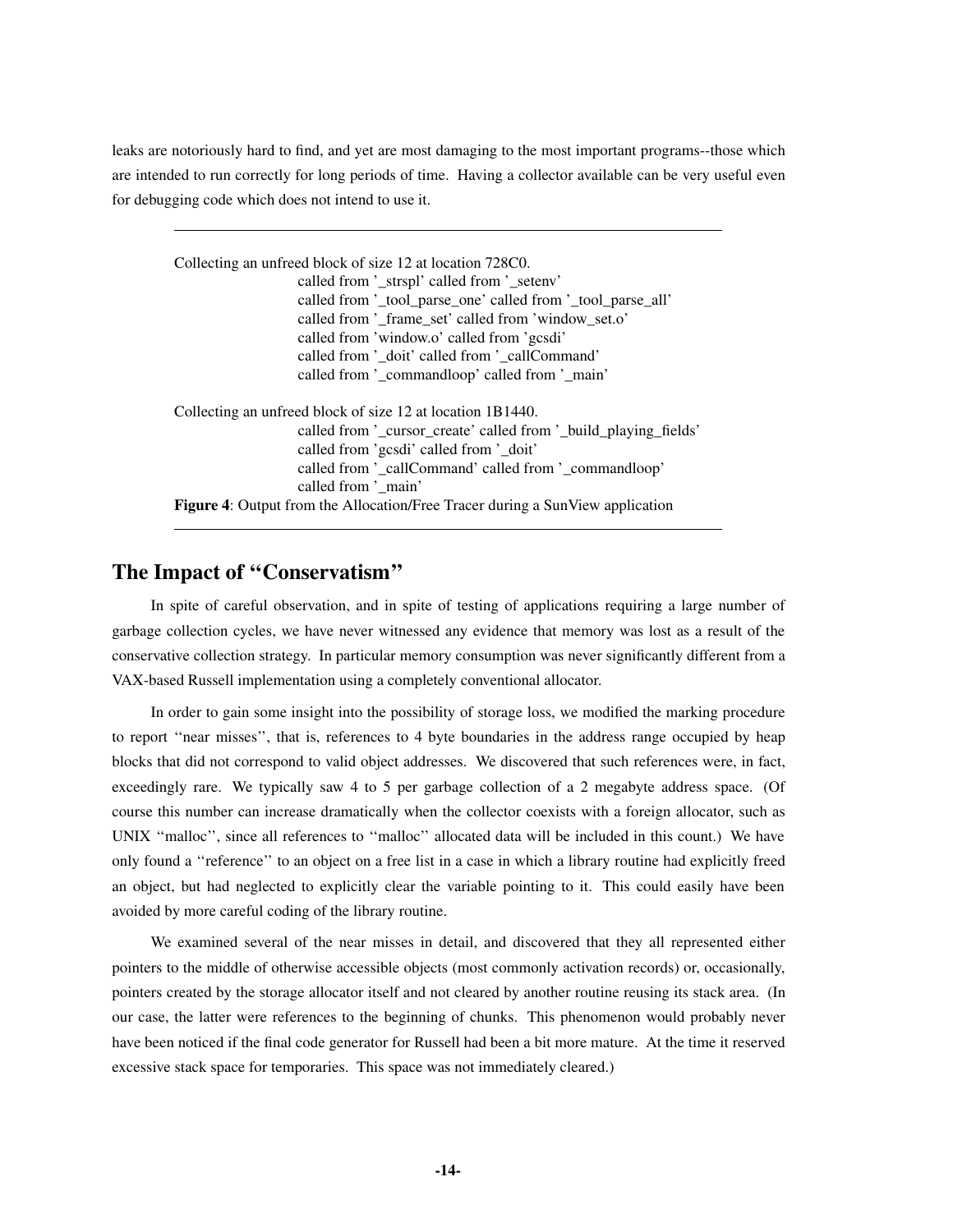The first kind of misidentified reference is inherently benign. The second is rare and unlikely to cause long term problems, since presumably old stack contents will *eventually* be cleared. Thus it appears even less likely that noticeable unnecessary retention (beyond that exhibited by a conventional collector) would ever occur in practice.

### **Acknowledgements**

This research was supported in part by NSF grant DCR-8607200.

Major pieces of the allocator and garbage collector were borrowed from a more conventional allocator originally written by Alan Demers. The Russell code generators mentioned above were written by Preston Briggs and Kumar Srikantan. Kumar Srikantan also added the facility for aborting garbage collections.

We would like to thank Michael Caplinger for sharing his experiences with us. We would also like to thank Bernard Lang, David Chase, and the referees for their comments on earlier drafts of this paper.

### **References**

- 1. Abraham, S., and J. Patel, ''Parallel Garbage Collection on a Virtual Memory System'', Proceedings of the 1987 International Conference on Parallel Processing, pp. 243-246.
- 2. Aho, A., J. Hopcroft, and J. Ullman, *The Design and Analysis of Computer Algorithms*, Addison-Wesley, 1974, p. 71.
- 3. Aho, A. R. Sethi, and J. Ullman, *Compilers: Principles Techniques and Tools*, Addison-Wesley, 1986.
- 4. Baker, Henry G., Jr., ''List Processing in Real Time on a Serial Computer'', *Communications of the ACM 21*,4(April 1978), pp. 280-294.
- 5. Boehm, Hans-J., Alan J. Demers, and James E. Donahue, ''A Programmer's Introduction to Russell'', Technical Report 85-16, Computer Science, Rice University, 1985.
- 6. Boehm, Hans-J., and Alan Demers, ''Implementing Russell'', *Proceedings of the SIGPLAN '86 Symposium on Compiler Construction, SIGPLAN Notices 21*,7(July 1986), pp. 186-195.
- 7. Boehm, Hans-J., ''Constructive Real Interpretation of Numerical Programs'', *Proceedings of the ACM SIGPLAN '87 Symposium on Interpreters and Interpretive Techniques*, pp. 214-221.
- 8. Branquart, P. and J. Lewi, ''A Scheme of Storage Allocation and Garbage Collection for Algol 68'', in *Algol 68 Implementation*, J. E. L. Peck, editor, North Holland, 1971, pp. 199-232.
- 9. Caplinger, Michael, ''A Memory Allocator with Garbage Collection for C'', Proceedings of the Winter 1988 Usenix Conference.
- 10. Cardelli, Luca, ''Compiling a Functional Language'', *Conference Record of the 1984 Symposium on LISP and Functional Programming*, pp. 208-217.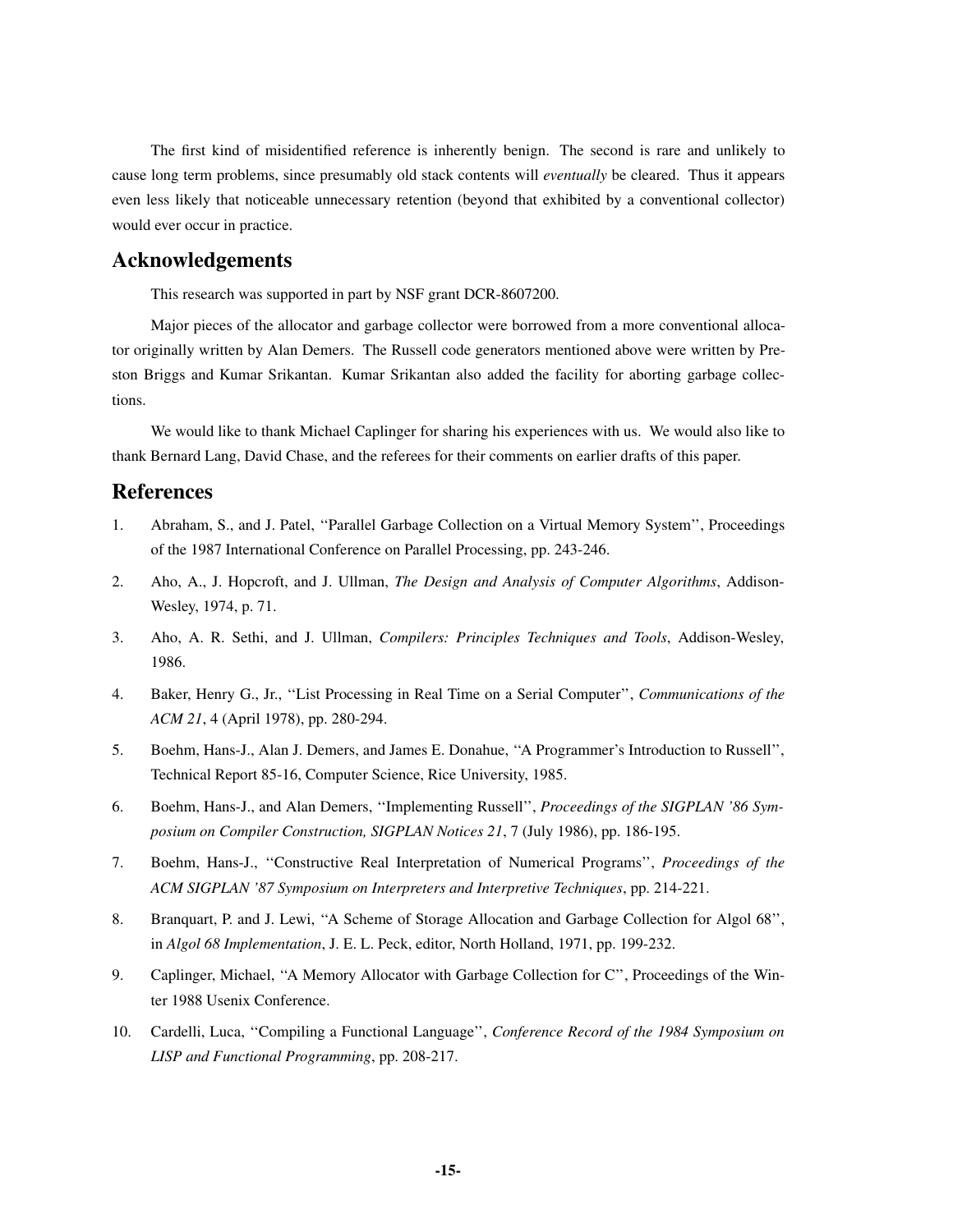- 11. Chase, David R., ''Garbage Collection and Other Optimizations'', Ph.D. Dissertation, Rice University, Houston, August 1987.
- 12. Christopher, T.W., ''Reference Count Garbage Collection'', *Software Practice and Experience 14*, 6 (June 1984), pp. 503-507.
- 13. Cohen, Jacques. ''Garbage Collection of Linked Data Structures'', *ACM Computing Surveys 13*, 3 (Sept. 1981), pp. 341-367.
- 14. Collins, G.E., ''A Method of Overlapping and Erasure of Lists'', *Communications of the ACM 3*, 12 (December 1960), pp. 655-657.
- 15. Dijkstra, Edsger W, Leslie Lamport, A. J. Martin, C. S. Scholten, E. M. F. Steffens, ''On-the-Fly Garbage Collection: An Exercise in Cooperation'', *Communications of the ACM 21*, 11 (Nov. 1978), pp. 966-975.
- 16. Donahue, J., and A. Demers, ''Data Types are Values'', *ACM Transactions on Programming Languages and Systems 7*,3(July 1985), pp. 426-445.
- 17. Hanson, David R., ''A Portable Storage Management System for the Icon Programming Language'', *Software Practice & Experience 10*,6(June 1980), pp. 489-500.
- 18. Milner, R. ''A Theory of Type Polymorphism in Programming'', *Journal of Computer and System Sciences 17* (1978), pp. 348-375.
- 19. Rovner, Paul, ''On Adding Garbage Collection and Runtime Types to a Strongly-Typed, Statically-Checked, Concurrent Language'', Report CSL-84-7, Xerox Palo Alto Research Center.
- 20. Ruggieri, Cristina, and Thomas Murtagh, ''Lifetime Analysis of Dynamically Allocated Objects'', *Conference Record of the Fifteenth Annual ACM Symposium on Principles of Programming Languages*, (Jan. 1988), pp. 285-293.
- 21. Schorr, H. and W. Waite, ''An Efficient Machine-Independent Procedure for Garbage Collection in Various List Structures'', *Communications of the ACM 10*,8(Aug. 1967), pp. 481-492.
- 22. Sechen, C. and A. Sangiovanni-Vincentelli, ''The TimberWolf Placement and Routing Package'', Journal of Solid State Circuits 20, 2 (April 1985).
- 23. Sechen, C. and A. Sangiovanni-Vincentelli. ''TimberWolf 3.2: A new Standard Cell Placement and Global Routing Package", *Proceedings of the 1986 Design Automation Conference*, Las Vegas, Nevada, June 29 - July 2, 1986, pp. 432-439.
- 24. Steele, Guy. L. Jr., ''Multiprocessing Compactifying Garbage Collection'', *Communications of the ACM 18*,9(Sept. 1975), pp. 495-508.
- 25. Steele, Guy L. Jr., "RABBIT: A Compiler for Scheme", AI Memo 474, Massachusetts Institute of Technology, May 1978.
- 26. Sun Microsystems, Inc., *SunView Programmer's Guide*, September 1986.